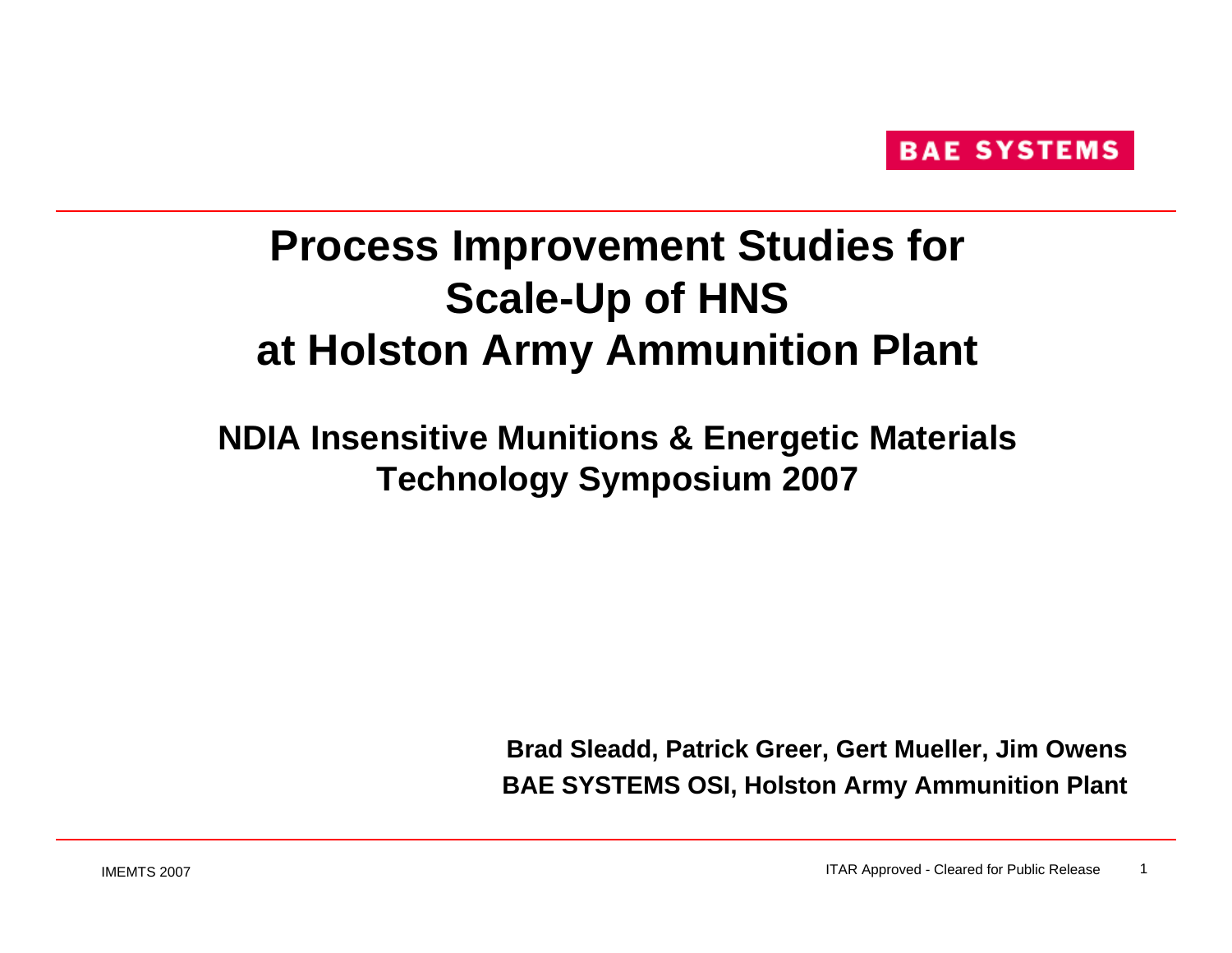## Acknowledgements

- Mr. Harley Dye
- Ms. Kelly Guntrum
- Ms. Roberta Tabor
- Mr. Jim Haynes
- Mr. Ed LeClaire
- Ms. Lisa Hale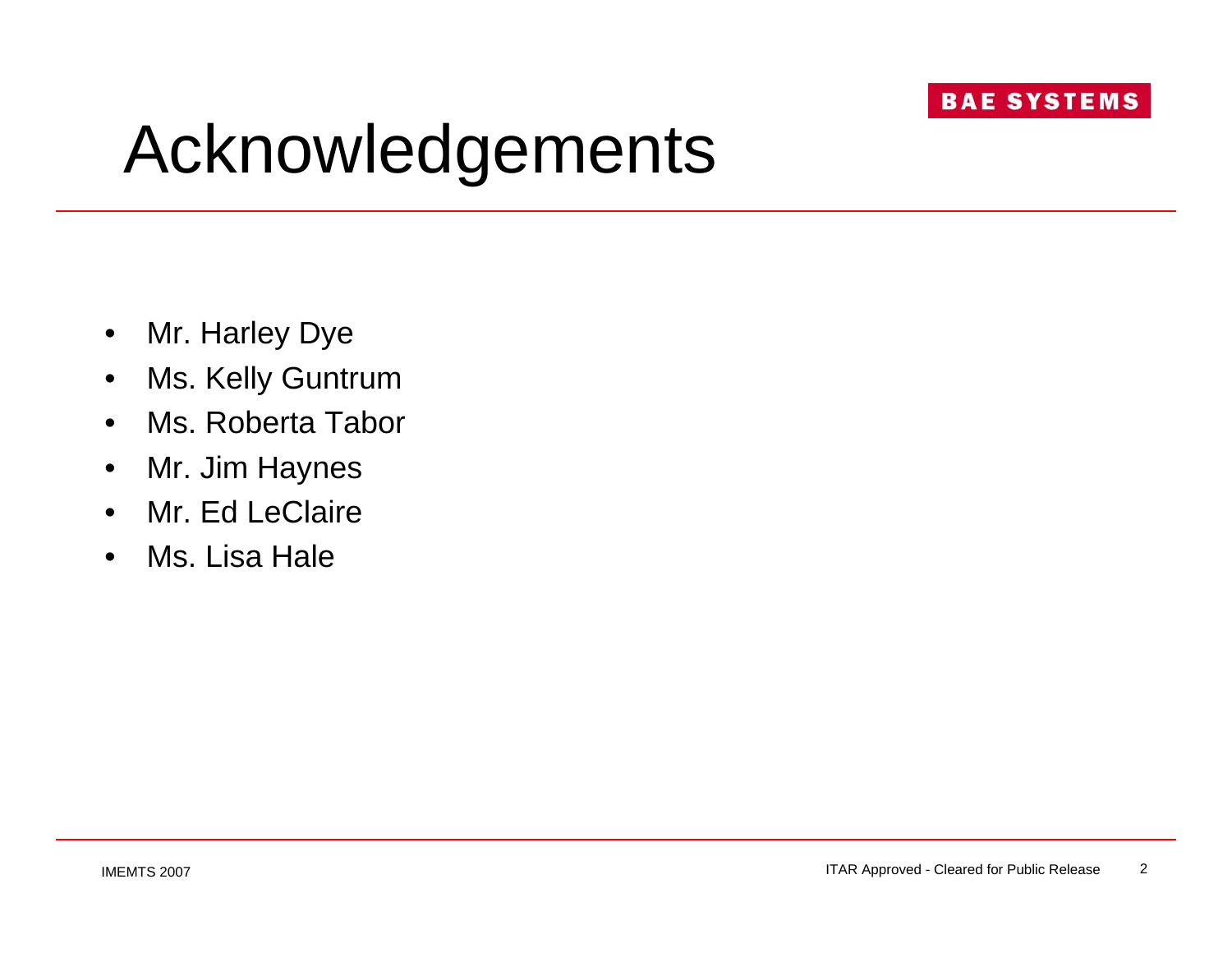# Background

- ¾Thermally stable energetic material
- ¾Moderate sensitivity
- ¾Military, aviation, space applications
- ¾TNT nucleant
- ¾Gas and oil applications



2,2',4,4',6,6'-hexanitrostilbene

m.p.  $= 316 °C$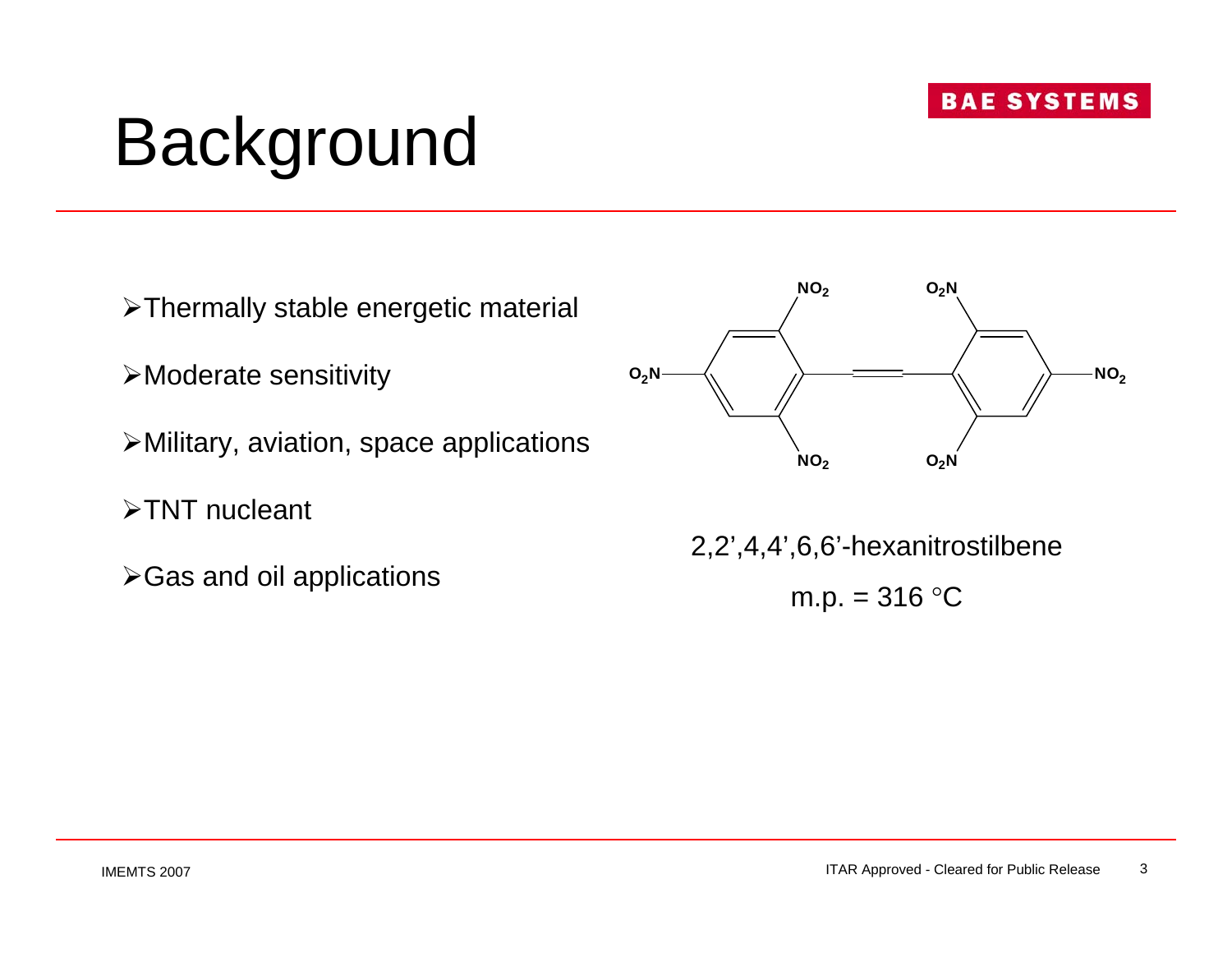#### ITAR Approved - Cleared for Public Release

# Program Objectives

¾Viable Process for Manufacture of HNS at HSAAP

- ¾Use Existing HSAAP Infrastructure
- ¾Competitive Cost
- ¾Meet Requirements of Oil and Gas Industries
	- Thermal Stability-Deeper Wells, Higher Temperatures
	- Formulation-amenable
		- Coated; Free Flowing; Bulk Density



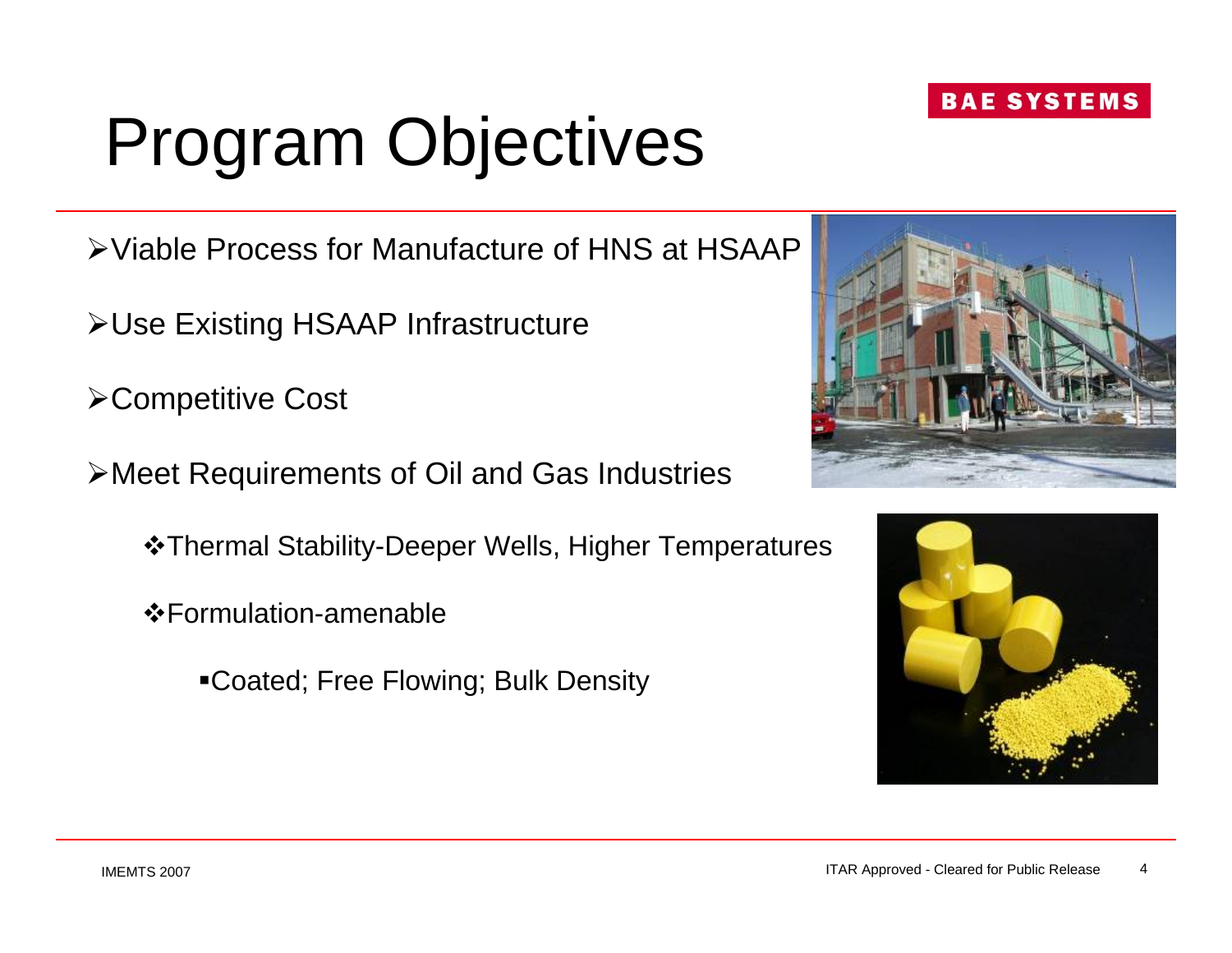## Known Routes

- ¾ Shipp Process: TNT, Bleach, THF, MeOH
- $\triangleright$  Duffin & Golding: TNT or HNBB, Base, O<sub>2</sub>, Polar Aprotic Solvent (PAS)
- $\triangleright$  Duffin & Golding: TNT, CuCl<sub>2</sub>, Carboxylate Base, PAS
- $\triangleright$  Gilbert: HNBB, O<sub>2</sub>, Copper complex, Base, PAS
- ¾ Gilbert: HNBB, Halogenating Agent, Base, PAS
- ¾ Kompolthy: TNT or HNBB, O2, Copper complex, Base, PAS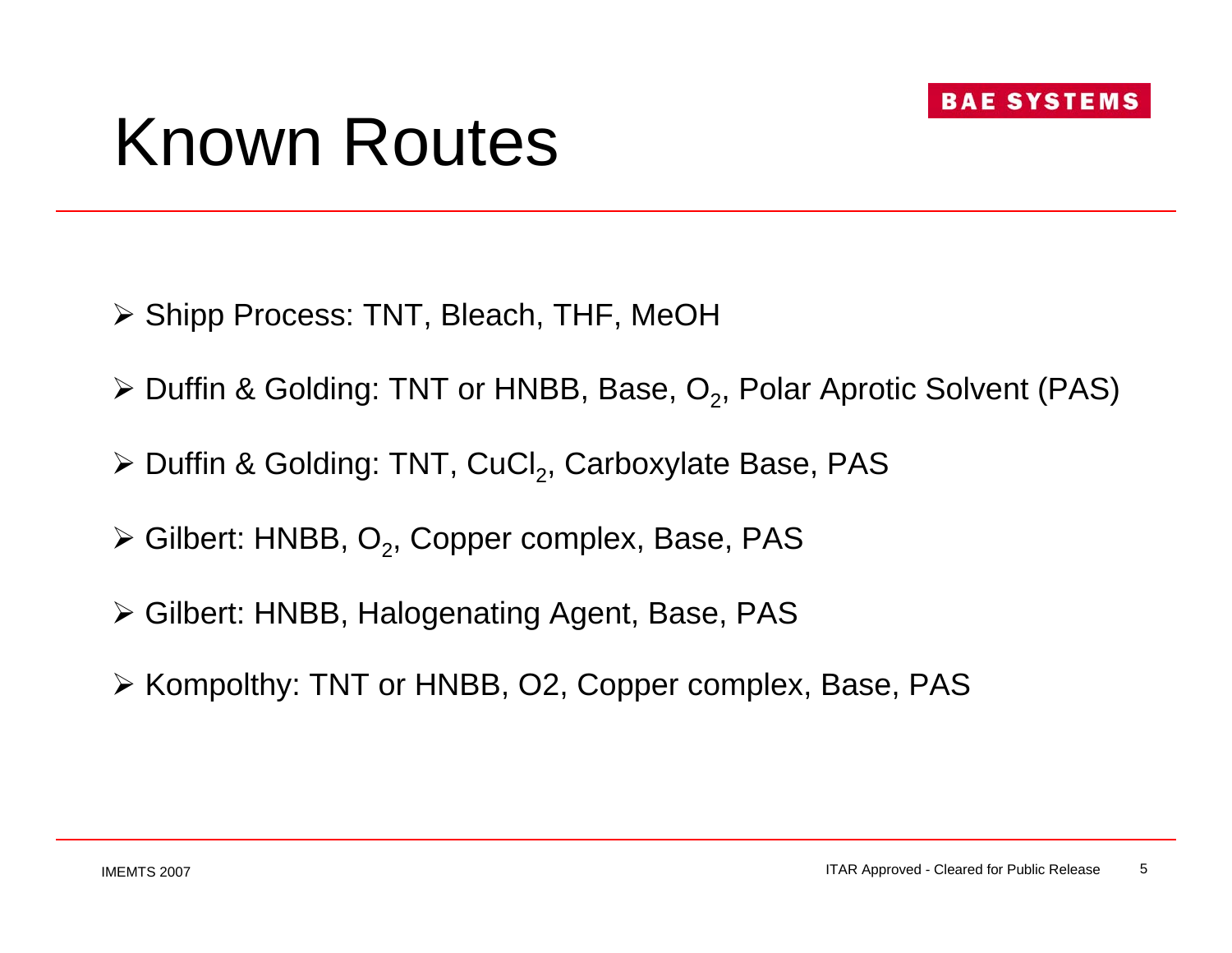

## Known Routes

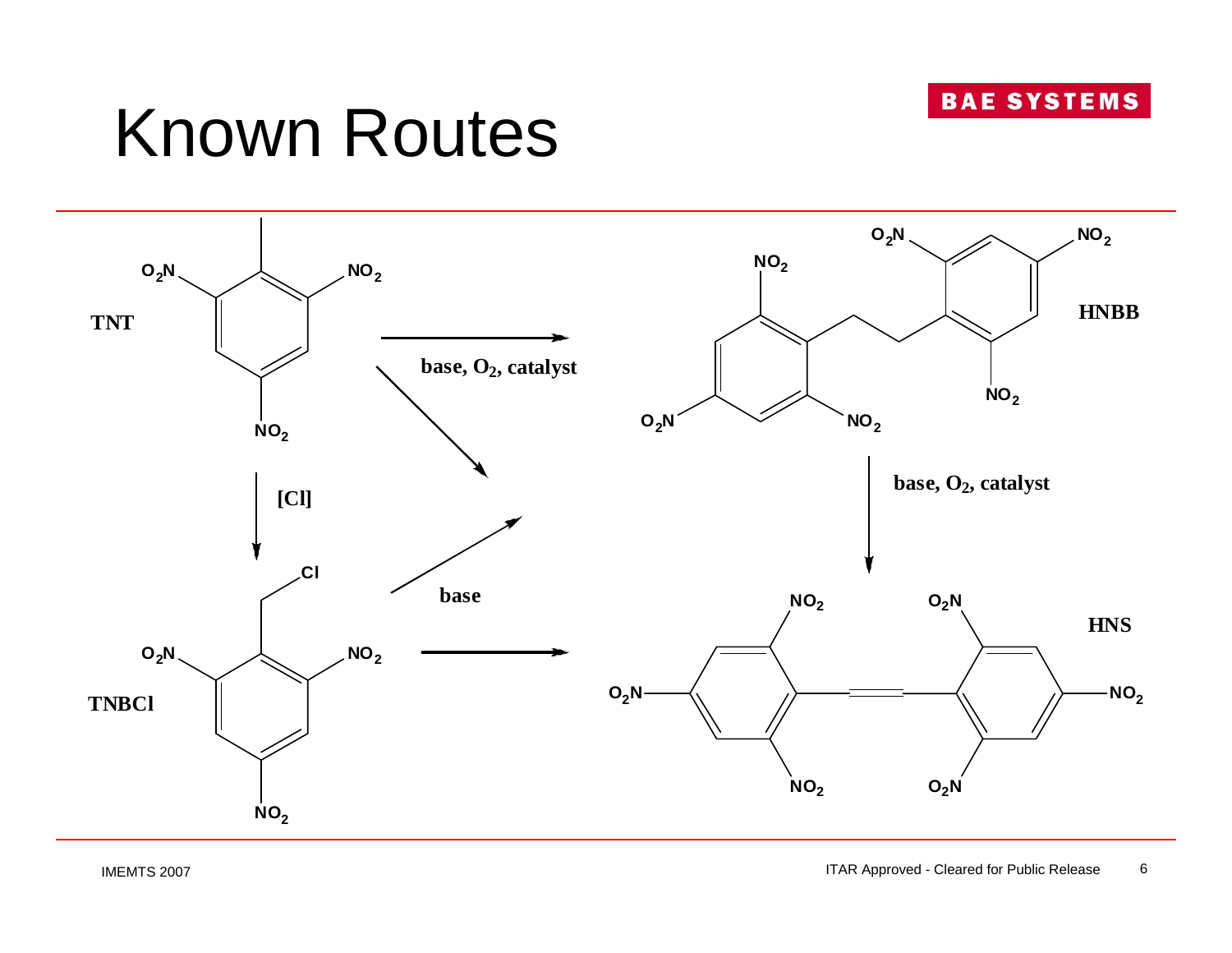

# **Challenges**

¾In practice, all routes (1 or 2 step) have maximum 50% HNS yield

¾Shipp process: sub-ambient, requires binary solvent system (THF/MeOH) THF-expensive, toxic, flammable, peroxides Recovery and make-up of THF/MeOH

¾Other processes require Polar Aprotic Solvents; i.e., DMSO, DMF, HMPA PAS are expensive and not recoverable in-house PAS not recoverable externally with explosive residue

Need 1 or 2 step process with low complexity, robust purification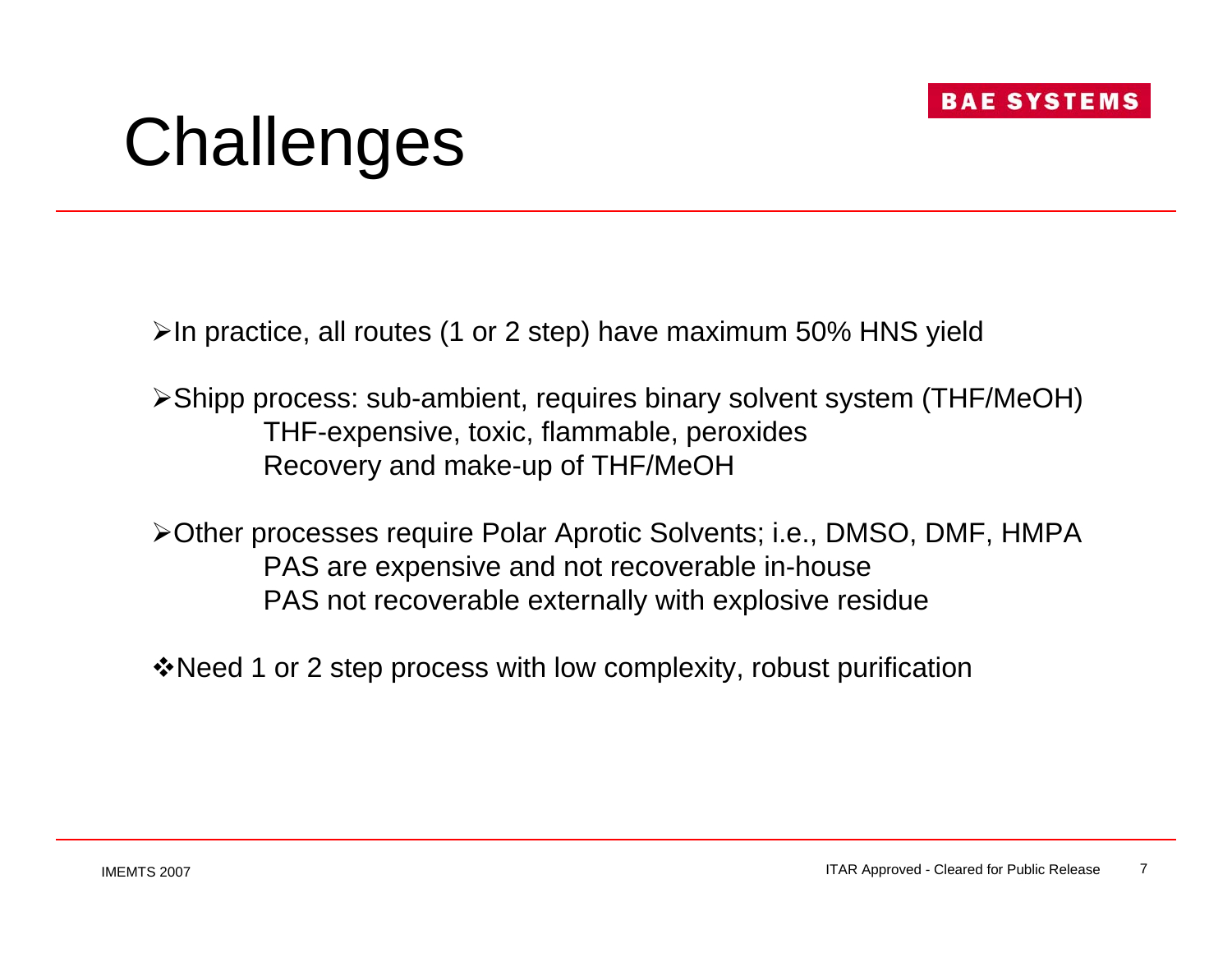# HSAAP Development Work

Two Step Process

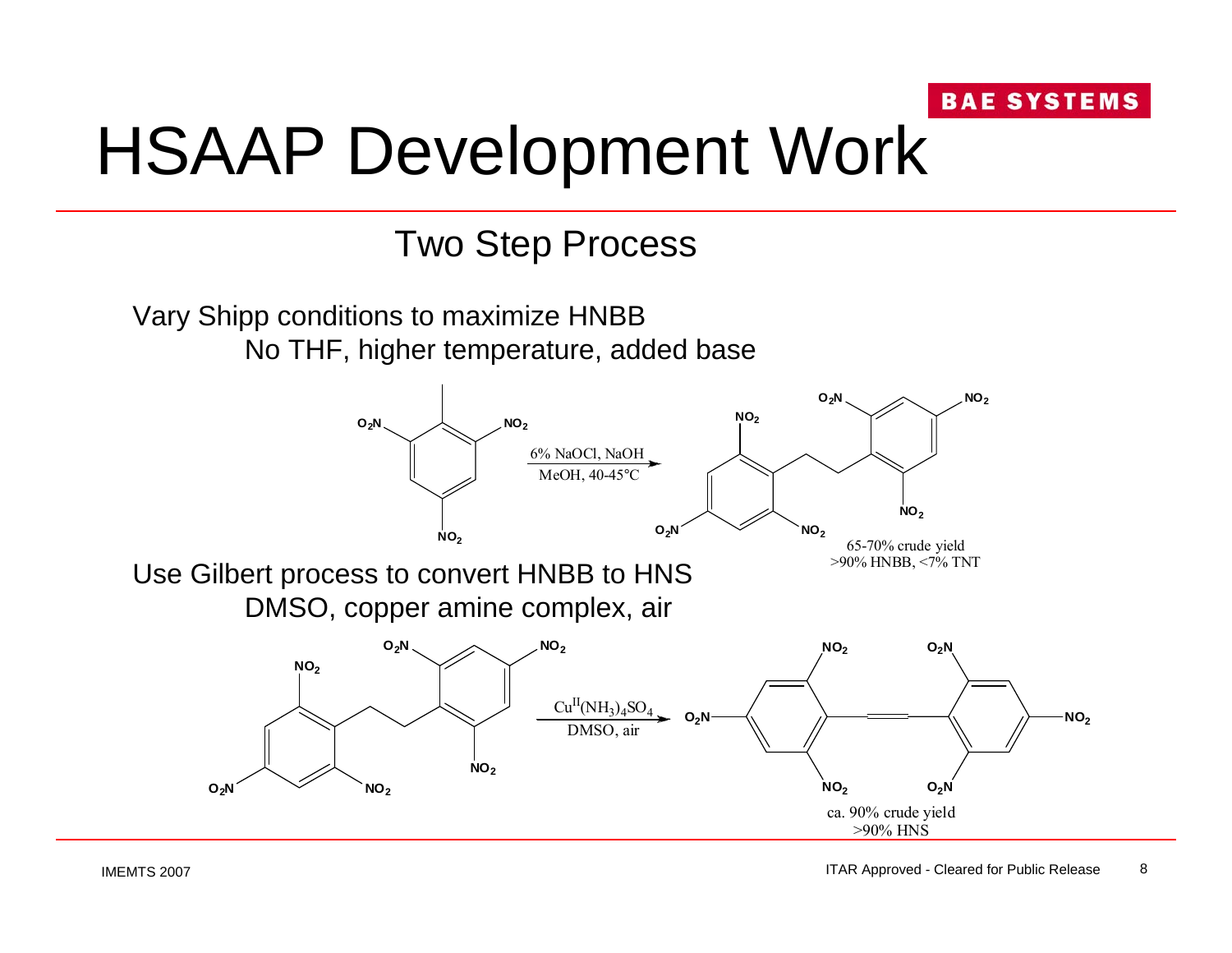# Optimization-DOE

## TNT to HNBB

- NaOCl:base ratio-pH control
- Reaction temperature
- Maximum conversion within 30 min.
- Crude product used in next step



## HNBB to HNS

- Copper catalyst mole% optimized
- **Increased temperature; reaction times reduced from 24 hrs. to 3 hrs.**
- Eliminate aqueous quench, reaction liquor can be reused up to 5 times
	- Add ca. 10% fresh DMSO and catalyst charge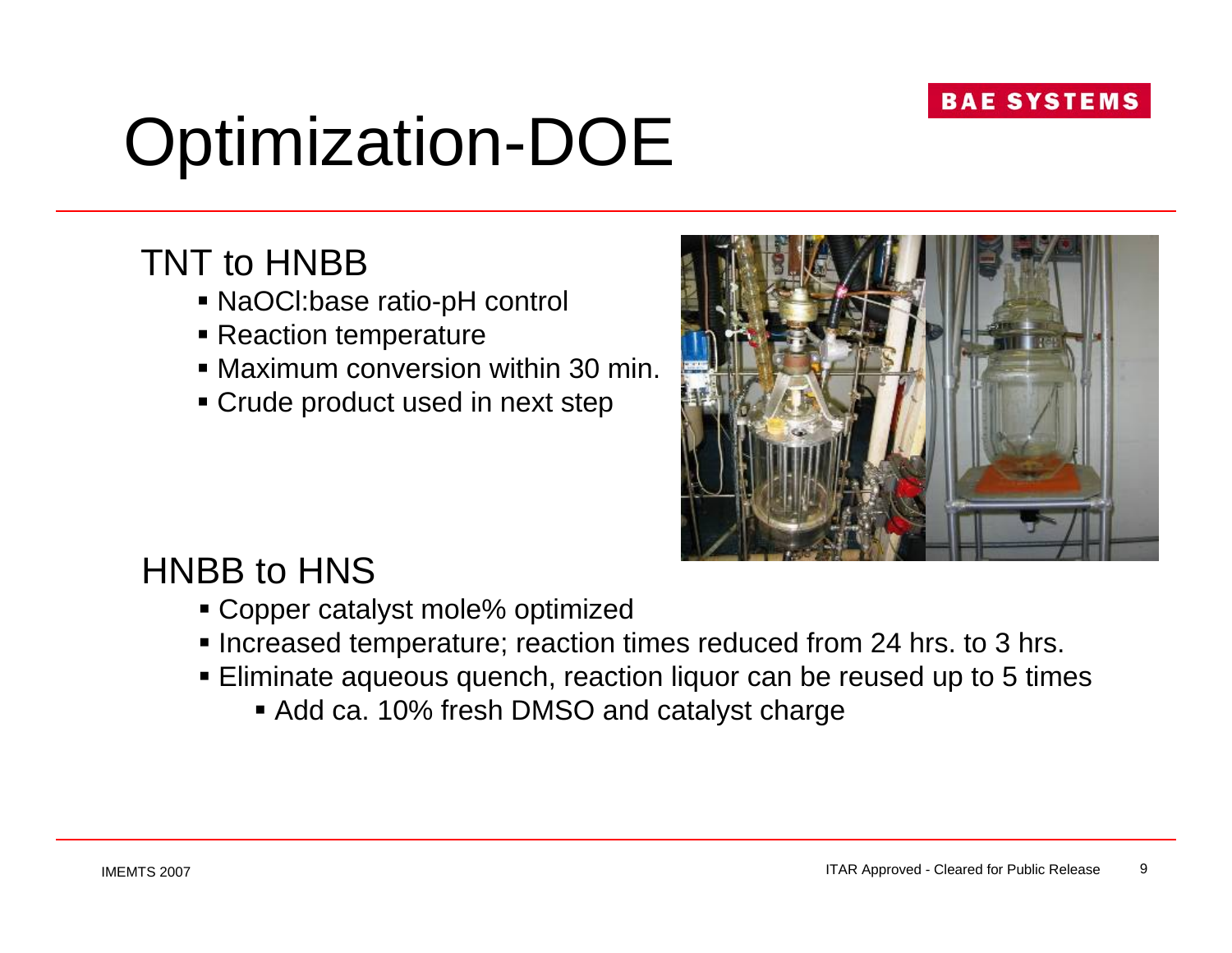## **BAE SYSTEMS** Purification-Recrystallization

- Crude HNS has dark brown color, contains 8-10% HNBB
- ❖ HNS has poor solubility in common solvents
- Recrystallization from PAS/anti-solvent adds significant cost
- ❖ Results in needle-like morphology
- ◆ Product failed Thermal Stability Testing

Material was used for coating trials assuming worst-case morphology

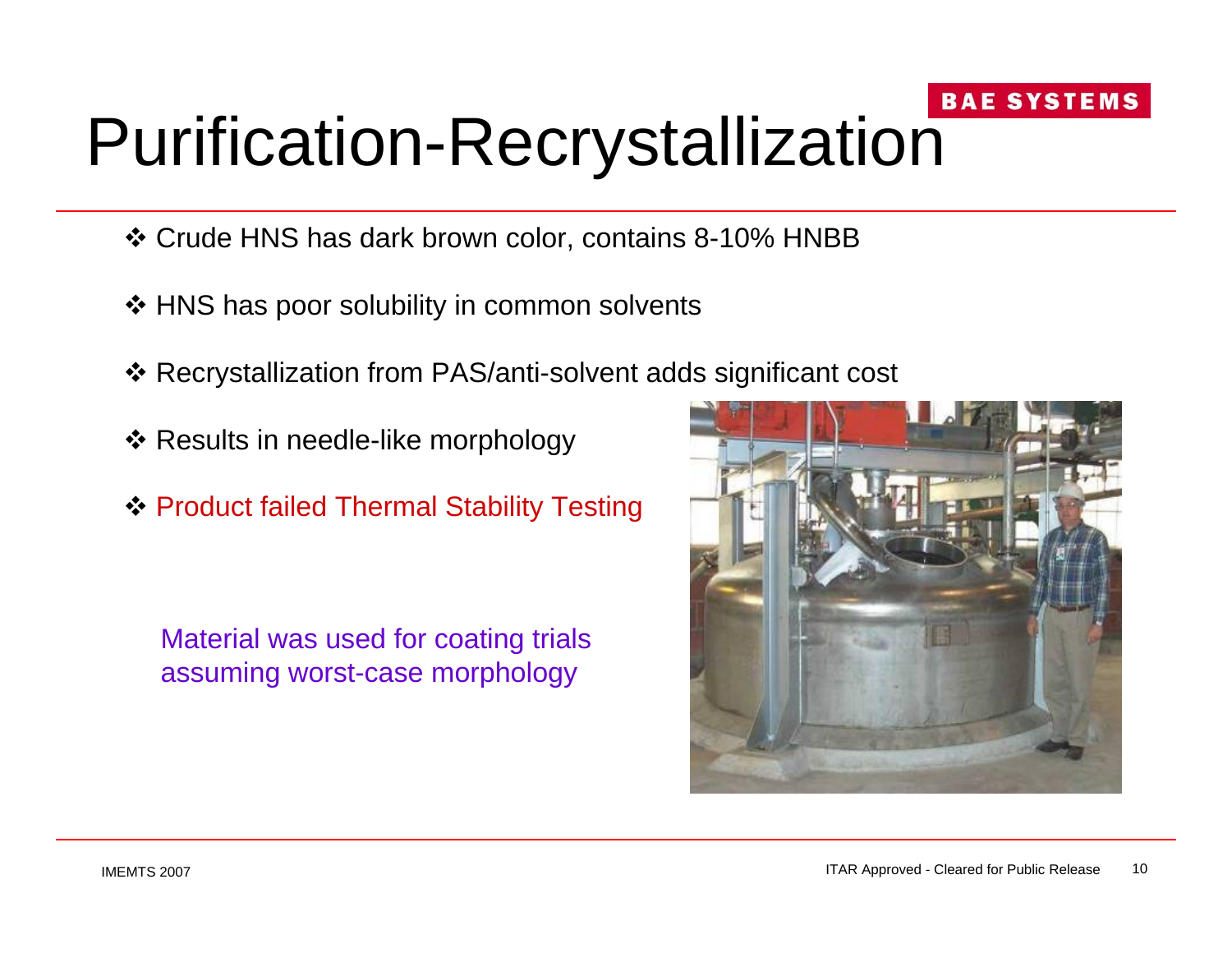# HNS Coating Trials

¾Granulation/coating process for HNS with needle morphology ¾Pump aqueous slurry through high shear mixer



Starting Material (100x Magnification): Length: 400 – 800 micron Width: 12 – 20 micron

Ground HNS (400x Magnification): Length: 150 – 300 micron Width: 12 – 20 micron

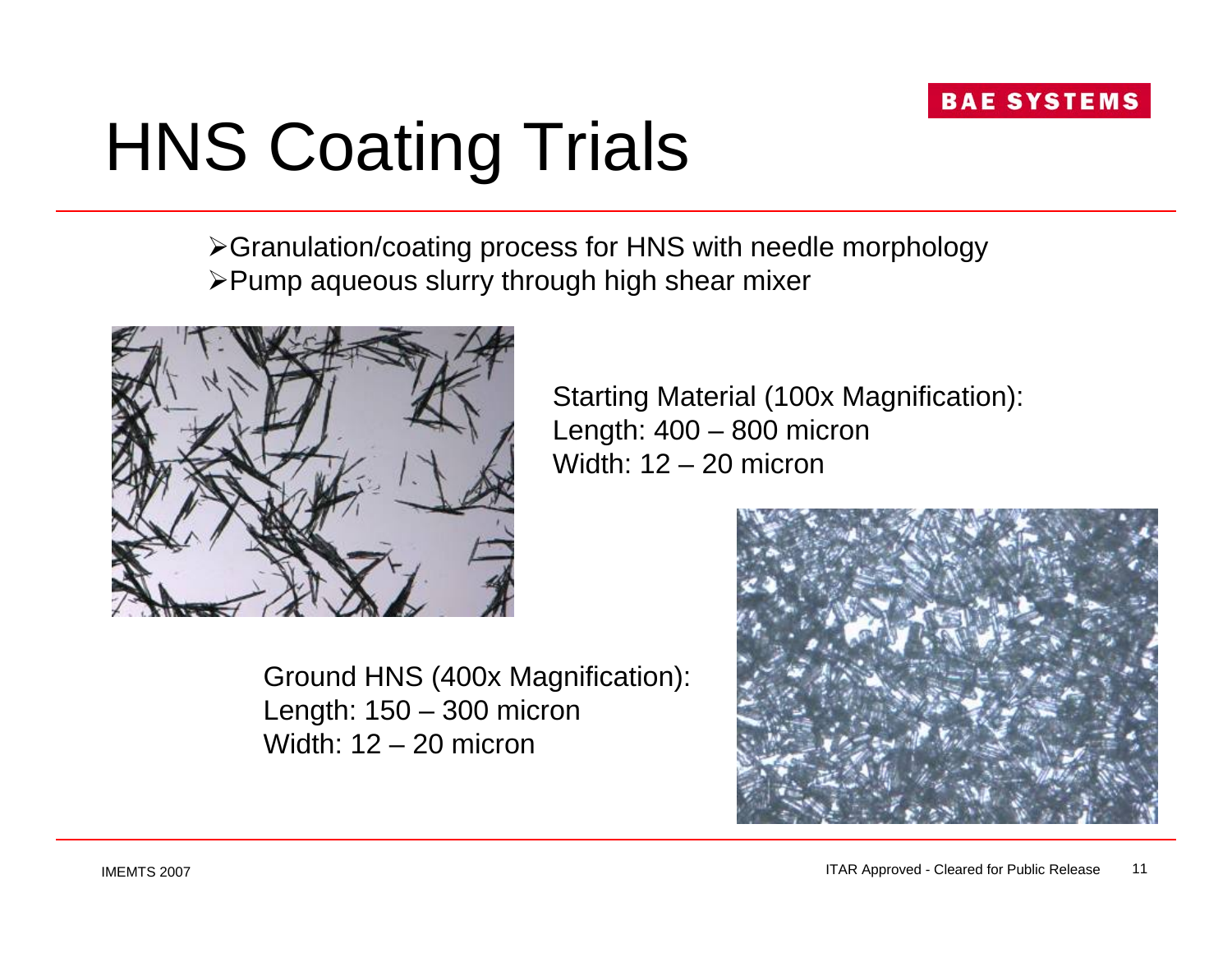# HNS Coating Trials

## 40x Magnification



## 100x Magnification

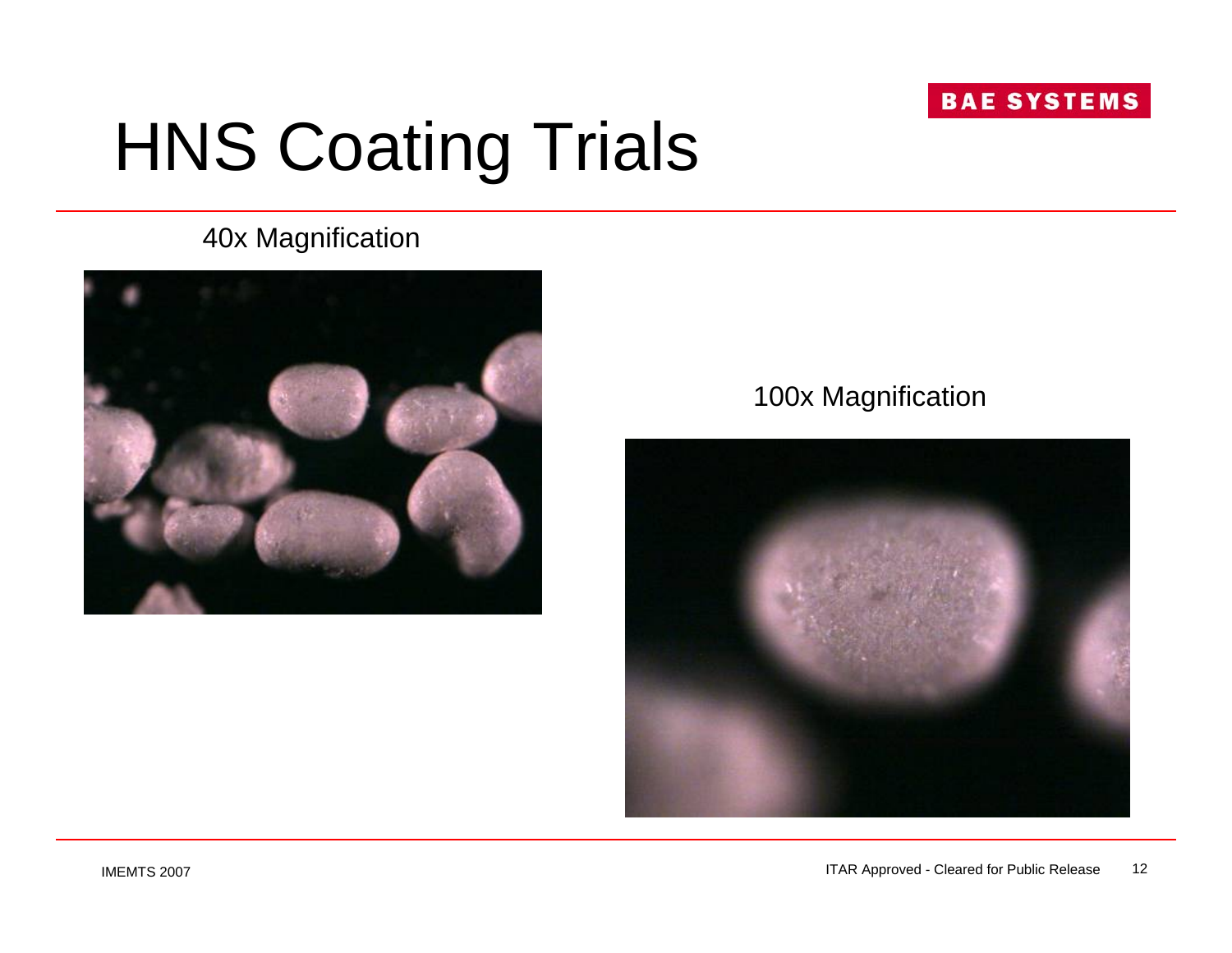# Purification-Digestion

 $\triangle$ Digestion in refluxing 55% HNO<sub>3</sub>

**\*Hot water wash, acetone rinse** 

❖>90% recovery



Provides pale yellow solid, small particle size

Passes VTS/ampule test requirement: 260 °C for 140 min.; 2.00 cc/g max.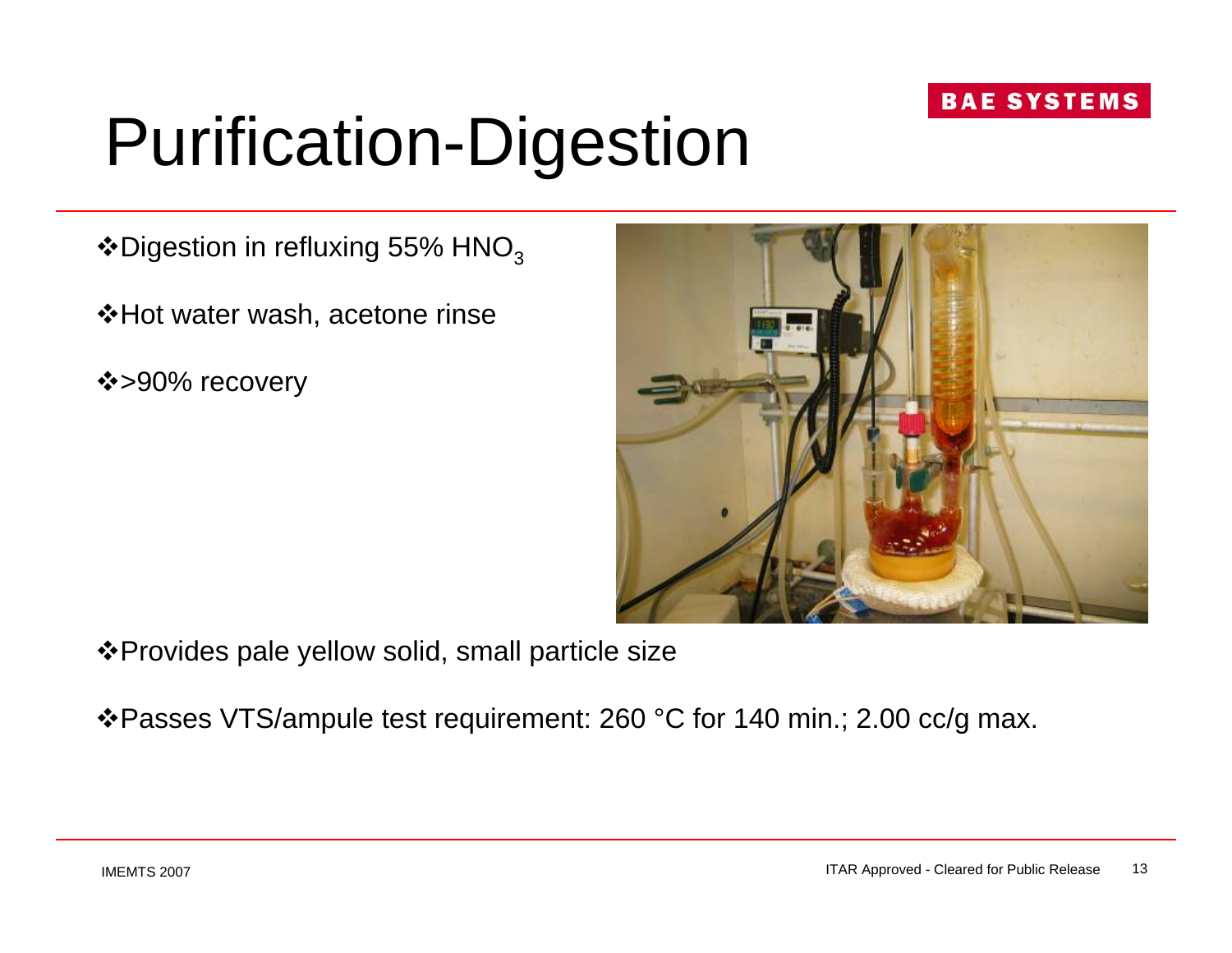# Analytical Challenges



- Primary requirement is thermal stability
- **\*HPLC method requires ultra-pure standard**
- Low accuracy/reproducibility with current method

- $\triangle$ DSC can quantify (not identify) level of impurities
- $\blacktriangleright$ Valid for samples of purity ≥ 98.5%
- ¾Attempt to correlate DSC purity with thermal stability

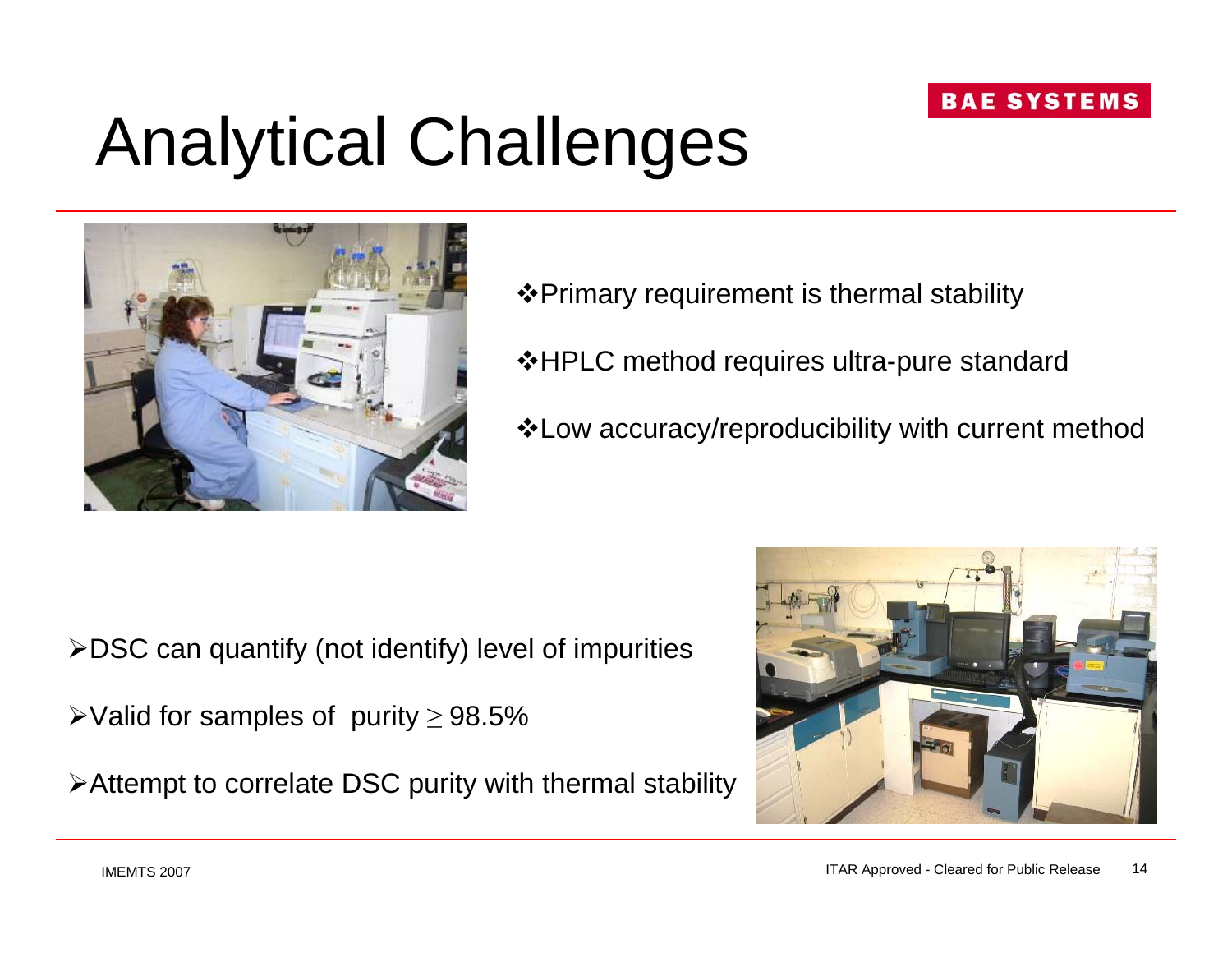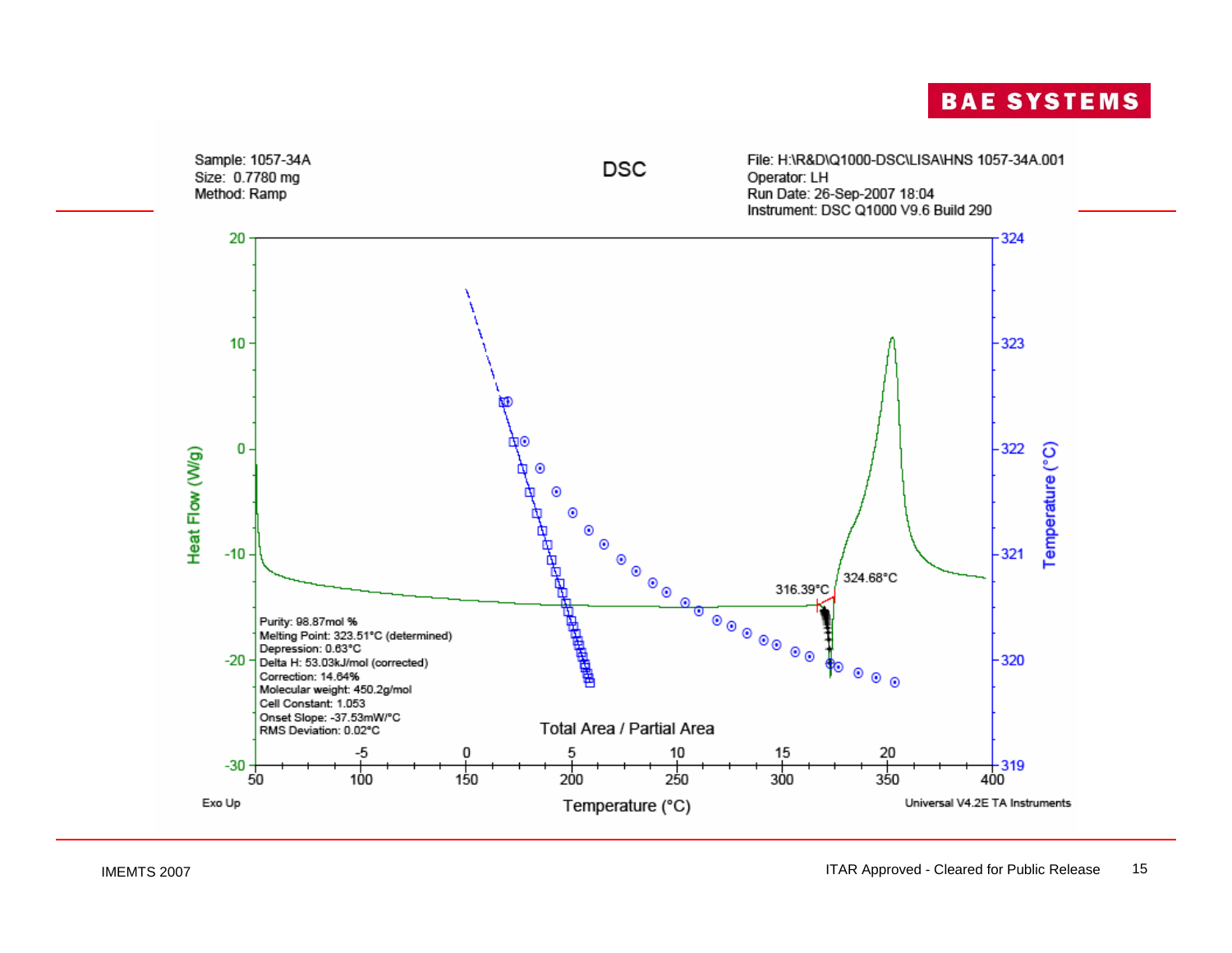